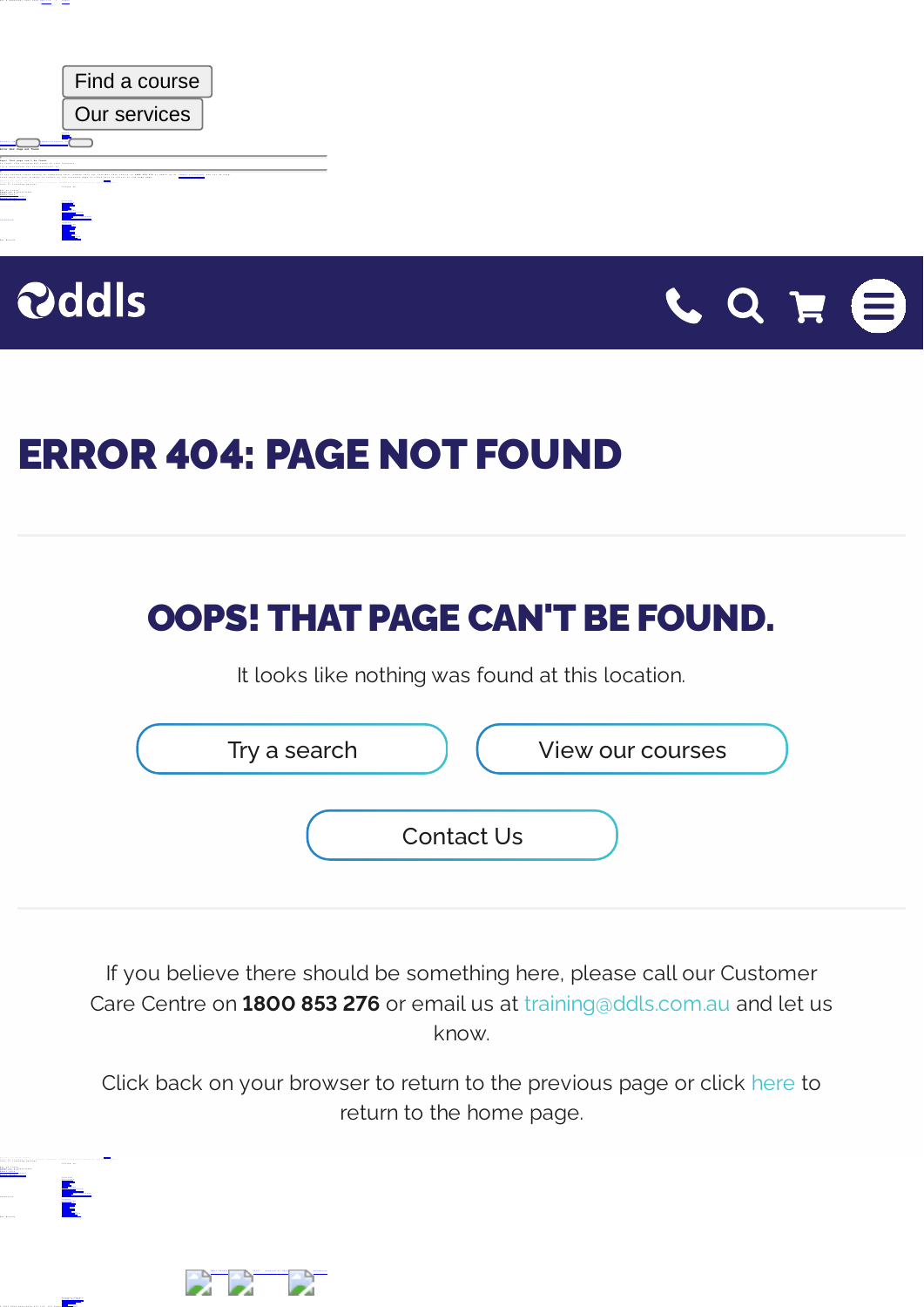|                                                                                                                              | Find a course                                                                                                                                                                                                                      |
|------------------------------------------------------------------------------------------------------------------------------|------------------------------------------------------------------------------------------------------------------------------------------------------------------------------------------------------------------------------------|
|                                                                                                                              | <b>Our services</b>                                                                                                                                                                                                                |
| <b>BAFRASTARTAFT H</b><br><br>Crrsr 404: Pear not found<br>poss: that same can't be found                                    |                                                                                                                                                                                                                                    |
| IT house they nothing was found at this horatony<br>.<br>LATALY ERALLYS SAARAFARAA<br>test at cranning partner.<br>CARALLARS | stand to concrete tors, steams rate our functions fore control in <b>seas and are</b> or again in tagget aronacted and not us bone<br>AT JOINT BATA 24 FATATS 24 134 5484 8484<br>And thereing concretention<br><b>ALCOHOL: 12</b> |
|                                                                                                                              |                                                                                                                                                                                                                                    |
| <b>SAF BEARER</b>                                                                                                            |                                                                                                                                                                                                                                    |



g o n <u>a l 1</u>



Stay up to date on our latest thought leadership and learning opportunities.

## FOLLOW US



Get in touch Speak to a consultant [1800](tel:1800853276) 853 276

Email ddls [training@ddls.com.au](mailto:training@ddls.com.au)

**[Courses](https://www.ddls.com.au/courses/) | [Services](https://www.ddls.com.au/services/) | [About](https://www.ddls.com.au/about-us/) | [Offers](https://www.ddls.com.au/offers/) | [Blog](https://www.ddls.com.au/blog/)**





## **AULDHOUSE** POWERED BY DD



<sup>1</sup> <sup>8</sup> <sup>0</sup> <sup>0</sup> <sup>8</sup> <sup>5</sup> <sup>3</sup> <sup>2</sup> <sup>7</sup> <sup>6</sup> <sup>E</sup> <sup>m</sup> <sup>a</sup> <sup>i</sup> <sup>l</sup> <sup>d</sup> <sup>d</sup> <sup>l</sup> <sup>s</sup> [ e m a i l p r o t e c t e d ]